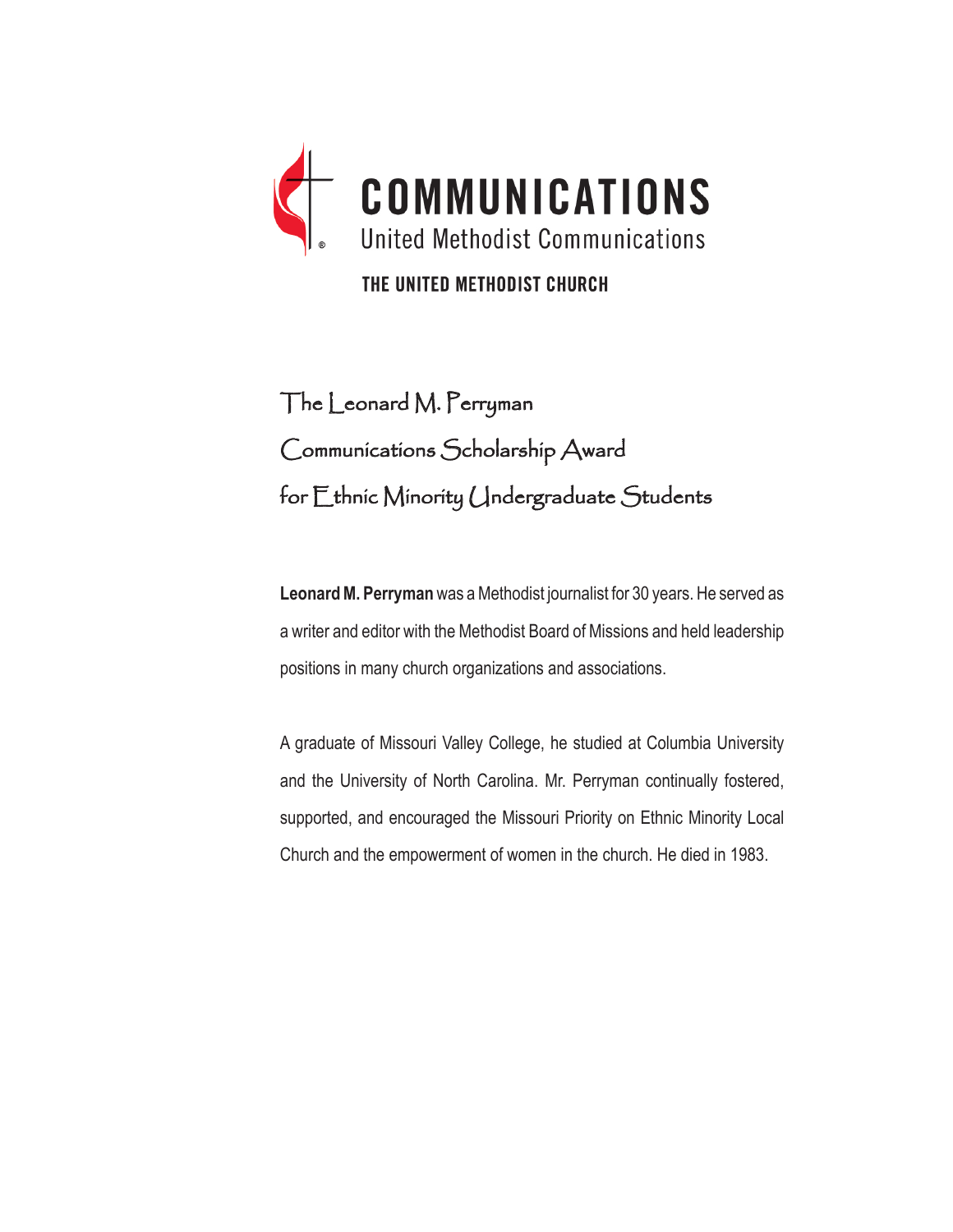# The Leonard M. Perryman Communications Scholarship for Ethnic Minority Students for undergraduate study in religion journalism or mass communications

# Offered by United Methodist Communications

### One annual award: \$2,500

Criteria: Must be a United Methodist ethnic minority student enrolled at the junior or senior level in the journalism or communications department of an accredited college or university in the U.S.

## Purposes:

To enable the recipient to continue studies in communication and to promote a level of excellence in communication on the undergraduate level by ethnic minority students. The term "communication" is meant to cover such media as audiovisual, electronic, and print journalism.

The Leonard M. Perryman Communications Scholarship for Ethnic Minority Students is offered annually in recognition of the late Mr. Perryman, a journalist for The United Methodist Church for nearly 30 years.

# Applicants:

One scholarship will be awarded each year to the best United Methodist candidate. Employees of United Methodist Communications and members of the General Commission on Communication are not eligible for the scholarship.

#### Submission deadline:

Completed applications must be postmarked no later than March 15. Incomplete applications will not be submitted to the committee for consideration.

#### Review process:

The Leonard M. Perryman Scholarship Committee will meet around the first of April to review all completed applications and to make the selection for the award. Finalists may be called by the committee for a brief telephone interview. The winner will be notified by telephone soon after the selection has been made. All other applicants will receive written notice of the decision of the committee.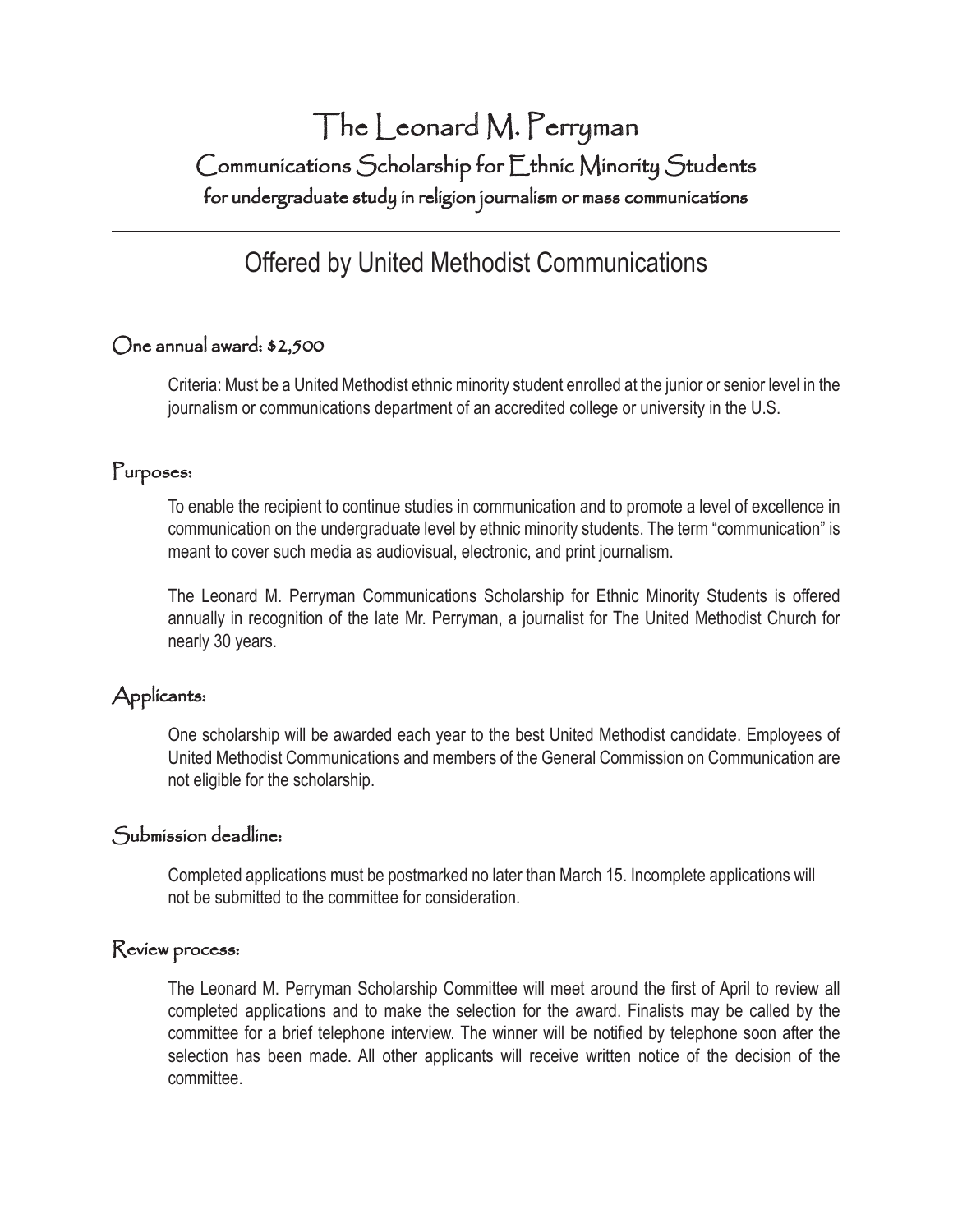# Applicants are judged on five criteria:

- Christian commitment and involvement in the life of The United Methodist Church
- **EXECT** Academic achievement as revealed by transcripts, grade point average, and the required letters of reference
- Journalistic experience and/or evidence of journalistic talent
- $\blacksquare$  Clarity of purpose in plans and goals for the future
- Potential professional ability as a religion communicator

# Award process:

One half of the \$2,500 award will be paid after the recipient provides proof of enrollment in an undergraduate program in an accredited school or department of journalism in the United States. The remainder of the award will be paid after the recipient provides proof of enrollment for the spring term. The award will not be paid for summer sessions.

## Instructions for applying:

Where possible, please submit the following documents in electronic form [email or attached Microsoft Word (.doc), .Rich Text (.rtf) or PDF format] where possible. Photos should be in .JPG format, audio as MP3, wma or .wav and video for viewing in Quicktime (.mov, MPG,); Windows Media Player (.wmv, .avi) or Flash (.swf). If these files are too large to email, a link to a web viewing location is acceptable.

- 1. **Application form** completed and submitted electronically or printed and mailed.
- 2. **Request your official transcript** from your current institution of higher education and any others you have attended. Transcripts should be mailed by the school directly to the address listed in this application packet or emailed to scholarships@umcom.org. Submit your requests early as schools are frequently slow about responding to requests for transcripts. The college or university should include evidence of your enrollment at the junior or senior level in the journalism or communications department of the duly accredited college or university in the United States.

### 3. **Three letters of recommendation are required:**

One letter of recommendation from each of the following shall be sent directly to us via mail or email to the addresses listed in this packet. Include telephone numbers for confirmation

- (a) one from your local church pastor or a denominational official
- (b) one from the chairperson of the department in which you are majoring as an undergraduate student; and
- (c) one from an employer or supervisor in a position to evaluate your communications skills.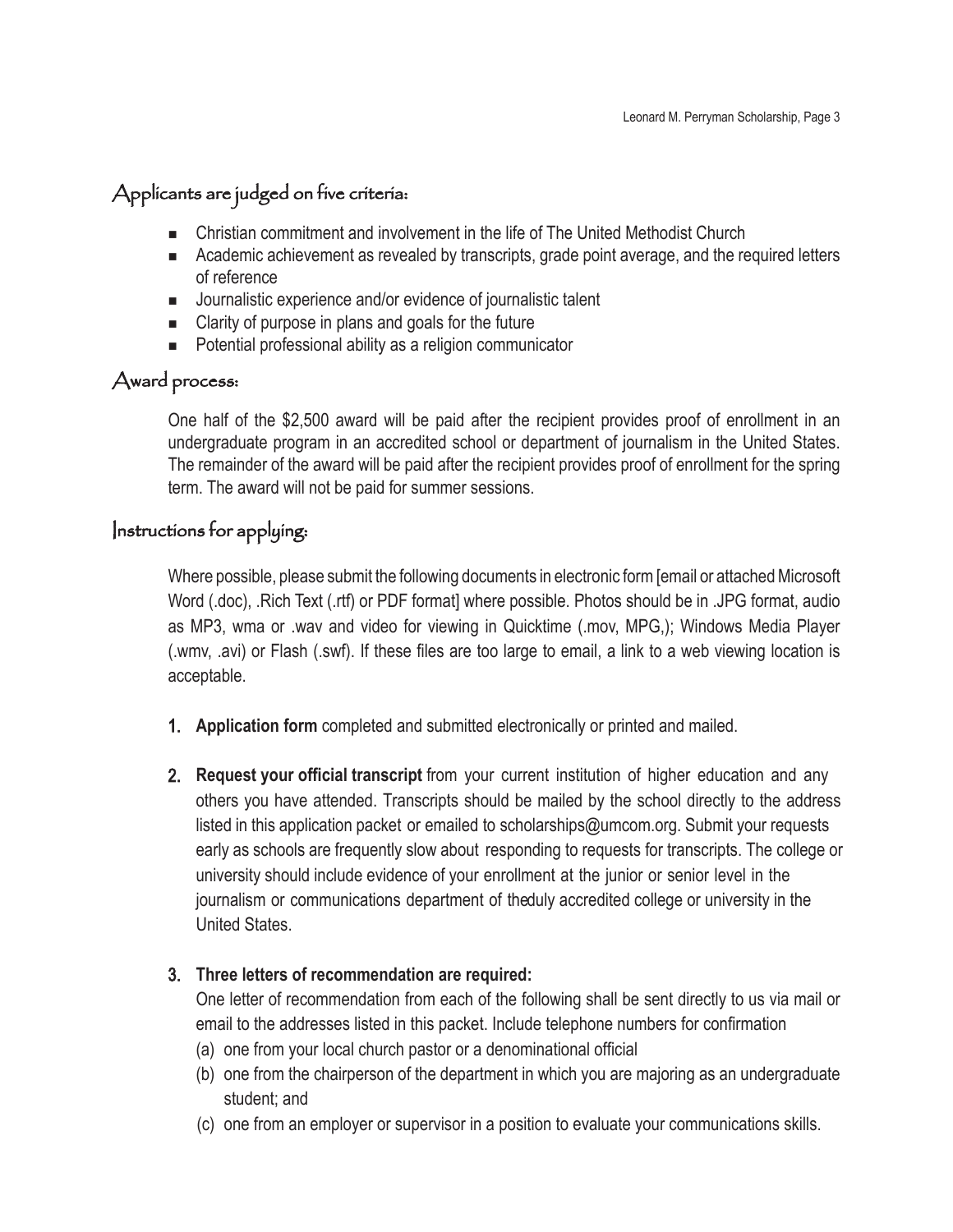- 4. **Submit an essay of not more than 500 words** about your commitment to the Christian faith and your interest in communications, and how you see the two intersecting in your life presently and in your future.
- 5. **Submit three examples**/copies **of your journalistic work** (audiovisual, electronic, print). Note: Physical materials submitted will not be returned to you after the committee has completed its selection.
- 6. Send **a recent photograph of yourself** (hi-resolution digital photo in JPG format), preferably head and shoulders, suitable for publicity use if you are awarded the scholarship.

#### Checklist:

Before you submit your application, remember to:

- <sup>p</sup> Request official transcript(s)
- <sup>p</sup> Secure three letters of recommendation.
- <sup>p</sup> Include a good personal photo.
- **p** Submit three samples of your work.
- **p** Include your essay.

# Submitting application and materials:

Wherever possible, all materials should be sent via email as attachment in the requested formats. Please be sure to clearly identify each item with your name and the scholarship to which you are applying.

**Send all electronic submissions to:** scholarships@umcom.org

**If materials must be mailed, use the following address:**

Perryman Scholarship Committee United Methodist Communications PO Box 320 Nashville TN 37202-0320

**To contact us by telephone, please call:** 888-278-4862

**If sending by FedEx or UPS, please use the street address:**

Perryman Scholarship Committee United Methodist Communications 810 12th Avenue South Nashville TN 37203-4744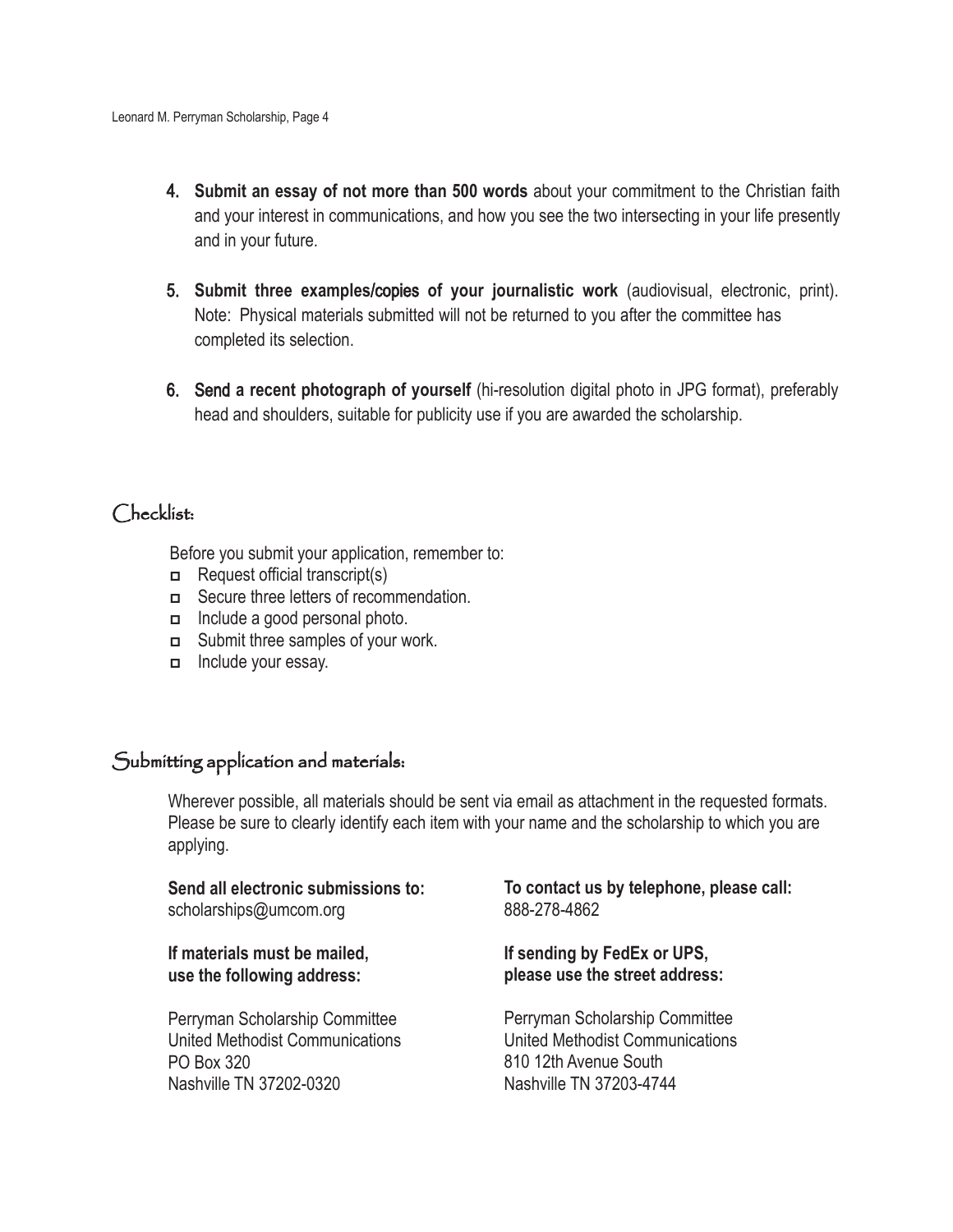# Application for the Leonard M. Perryman Communications Scholarship

for Ethnic Minority Undergraduate Students

each academic year beginning in the fall

| <b>NAME</b>                                  |                                   |        |  |                      |  |  |  |
|----------------------------------------------|-----------------------------------|--------|--|----------------------|--|--|--|
|                                              | first                             | middle |  | last                 |  |  |  |
|                                              |                                   |        |  |                      |  |  |  |
| <b>PRESENT ADDRESS:</b>                      |                                   |        |  |                      |  |  |  |
|                                              |                                   |        |  |                      |  |  |  |
|                                              |                                   |        |  |                      |  |  |  |
|                                              |                                   |        |  |                      |  |  |  |
| PERMANENT ADDRESS (if different from above): |                                   |        |  |                      |  |  |  |
|                                              | PO Box or Street PO Box of Street |        |  |                      |  |  |  |
|                                              |                                   |        |  |                      |  |  |  |
|                                              |                                   |        |  |                      |  |  |  |
|                                              |                                   |        |  |                      |  |  |  |
| <b>CHURCH MEMBERSHIP:</b>                    |                                   |        |  |                      |  |  |  |
|                                              |                                   |        |  |                      |  |  |  |
|                                              |                                   |        |  |                      |  |  |  |
|                                              |                                   |        |  | State <b>Zip Zip</b> |  |  |  |

**CHURCH ACTIVITIES** *(include responsibilities, offices held and dates):*